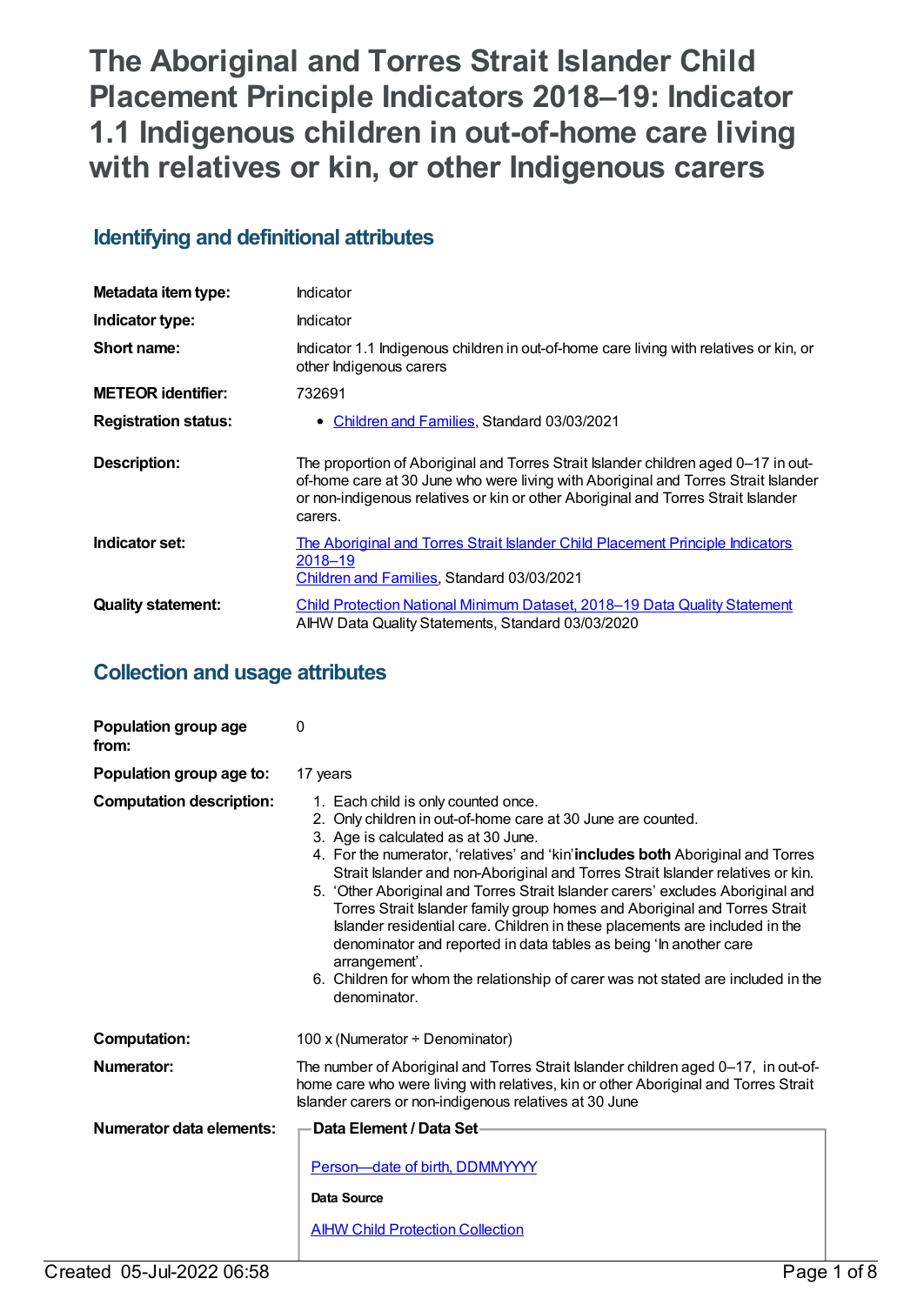#### **NMDS / DSS**

Child [protection](https://meteor.aihw.gov.au/content/726951) NMDS 2018-19

#### **Data Element / Data Set**

Service event—living [arrangement](https://meteor.aihw.gov.au/content/689331) type, child under care code N[N]

**Data Source**

**AIHW Child [Protection](https://meteor.aihw.gov.au/content/489543) Collection** 

**NMDS / DSS**

Child [protection](https://meteor.aihw.gov.au/content/726951) NMDS 2018-19

## **Data Element / Data Set**

Service event-living [arrangement](https://meteor.aihw.gov.au/content/474217) start date, DDMMYYYY

**Data Source**

AIHW Child [Protection](https://meteor.aihw.gov.au/content/489543) Collection

**NMDS / DSS**

Child [protection](https://meteor.aihw.gov.au/content/726951) NMDS 2018-19

### **Data Element / Data Set**

Service event—living [arrangement](https://meteor.aihw.gov.au/content/474223) end date, DDMMYYYY

**Data Source**

**AIHW Child [Protection](https://meteor.aihw.gov.au/content/489543) Collection** 

**NMDS / DSS**

Child [protection](https://meteor.aihw.gov.au/content/726951) NMDS 2018-19

#### **Data Element / Data Set**

Carer [household—caregiver](https://meteor.aihw.gov.au/content/524944) type, Indigenous child caregiver code N[N]

**Data Source**

**AIHW Child [Protection](https://meteor.aihw.gov.au/content/489543) Collection** 

**NMDS / DSS**

Child [protection](https://meteor.aihw.gov.au/content/726951) NMDS 2018-19

#### **Data Element / Data Set**

Order-order start date, DDMMYYYY

**Data Source**

AIHW Child [Protection](https://meteor.aihw.gov.au/content/489543) Collection

**NMDS / DSS**

Child [protection](https://meteor.aihw.gov.au/content/726951) NMDS 2018-19

#### **Data Element / Data Set**

[Order—order](https://meteor.aihw.gov.au/content/536554) end date, DDMMYYYY

**Data Source**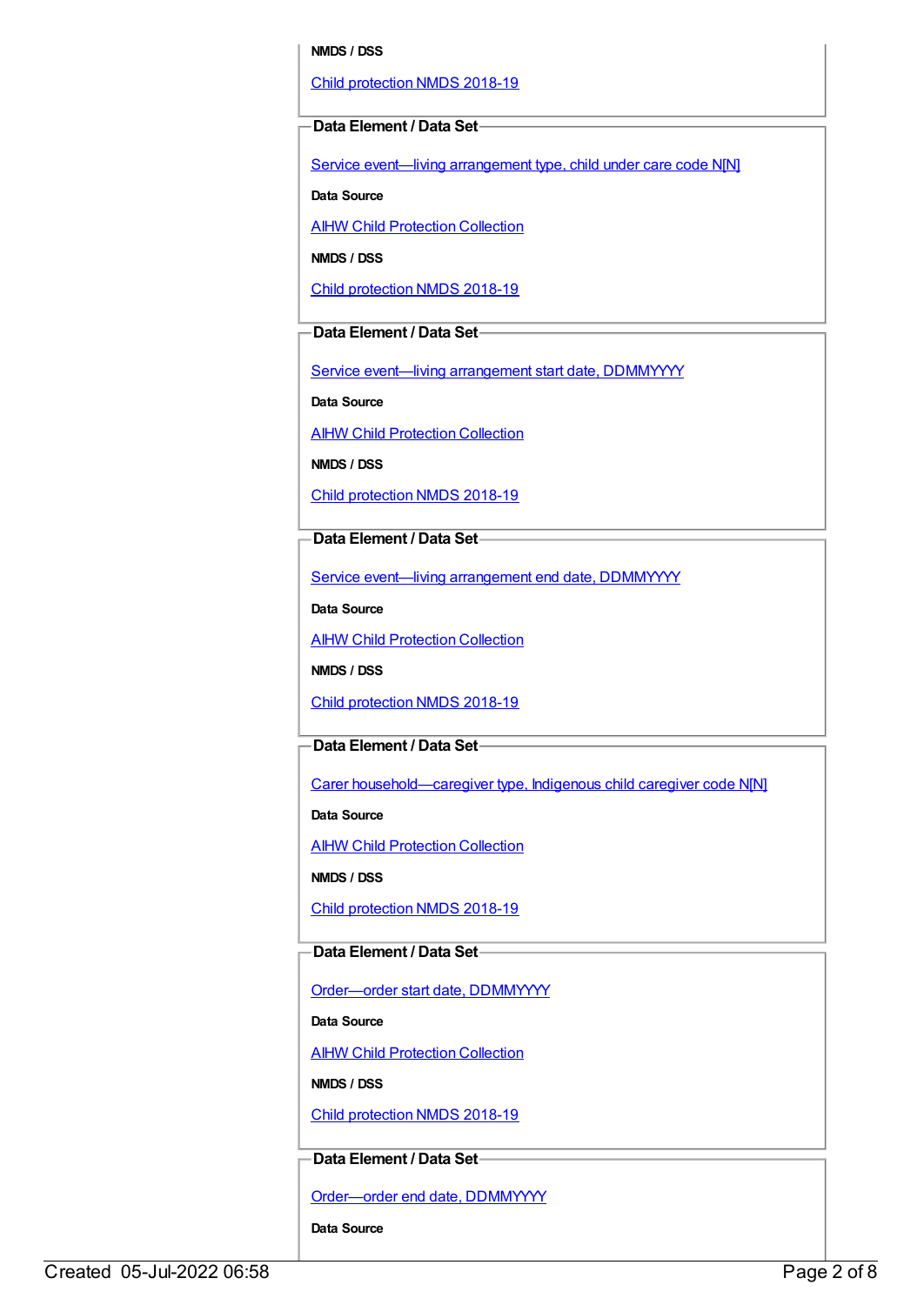AIHW Child [Protection](https://meteor.aihw.gov.au/content/489543) Collection

**NMDS / DSS**

Child [protection](https://meteor.aihw.gov.au/content/726951) NMDS 2018-19

#### **Data Element / Data Set**

[Person—Indigenous](https://meteor.aihw.gov.au/content/602543) status, code N

**Data Source**

**AIHW Child [Protection](https://meteor.aihw.gov.au/content/489543) Collection** 

**NMDS / DSS**

Child [protection](https://meteor.aihw.gov.au/content/726951) NMDS 2018-19

#### **Data Element / Data Set**

Service [event—financial](https://meteor.aihw.gov.au/content/652697) payment indicator, out-of-home care code N[N]

**Data Source**

AIHW Child [Protection](https://meteor.aihw.gov.au/content/489543) Collection

**NMDS / DSS**

Child [protection](https://meteor.aihw.gov.au/content/726951) NMDS 2018-19

## **Data Element / Data Set**

[Order—order](https://meteor.aihw.gov.au/content/657300) type, care and protection code N[N]

**Data Source**

**AIHW Child [Protection](https://meteor.aihw.gov.au/content/489543) Collection** 

**NMDS / DSS**

Child [protection](https://meteor.aihw.gov.au/content/726951) NMDS 2018-19

**Denominator:** The number of Aboriginal and Torres Strait Islander children aged 0–17, in out-ofhome care at 30 June.

**Denominator data elements:**

| -Data Element / Data Set—               |  |
|-----------------------------------------|--|
|                                         |  |
| Person-date of birth, DDMMYYYY          |  |
| Data Source                             |  |
| <b>AIHW Child Protection Collection</b> |  |
| NMDS / DSS                              |  |
| Child protection NMDS 2018-19           |  |
|                                         |  |

# **Data Element / Data Set**

Service event-living [arrangement](https://meteor.aihw.gov.au/content/474217) start date, DDMMYYYY

**Data Source**

**AIHW Child [Protection](https://meteor.aihw.gov.au/content/489543) Collection** 

**NMDS / DSS**

Child [protection](https://meteor.aihw.gov.au/content/726951) NMDS 2018-19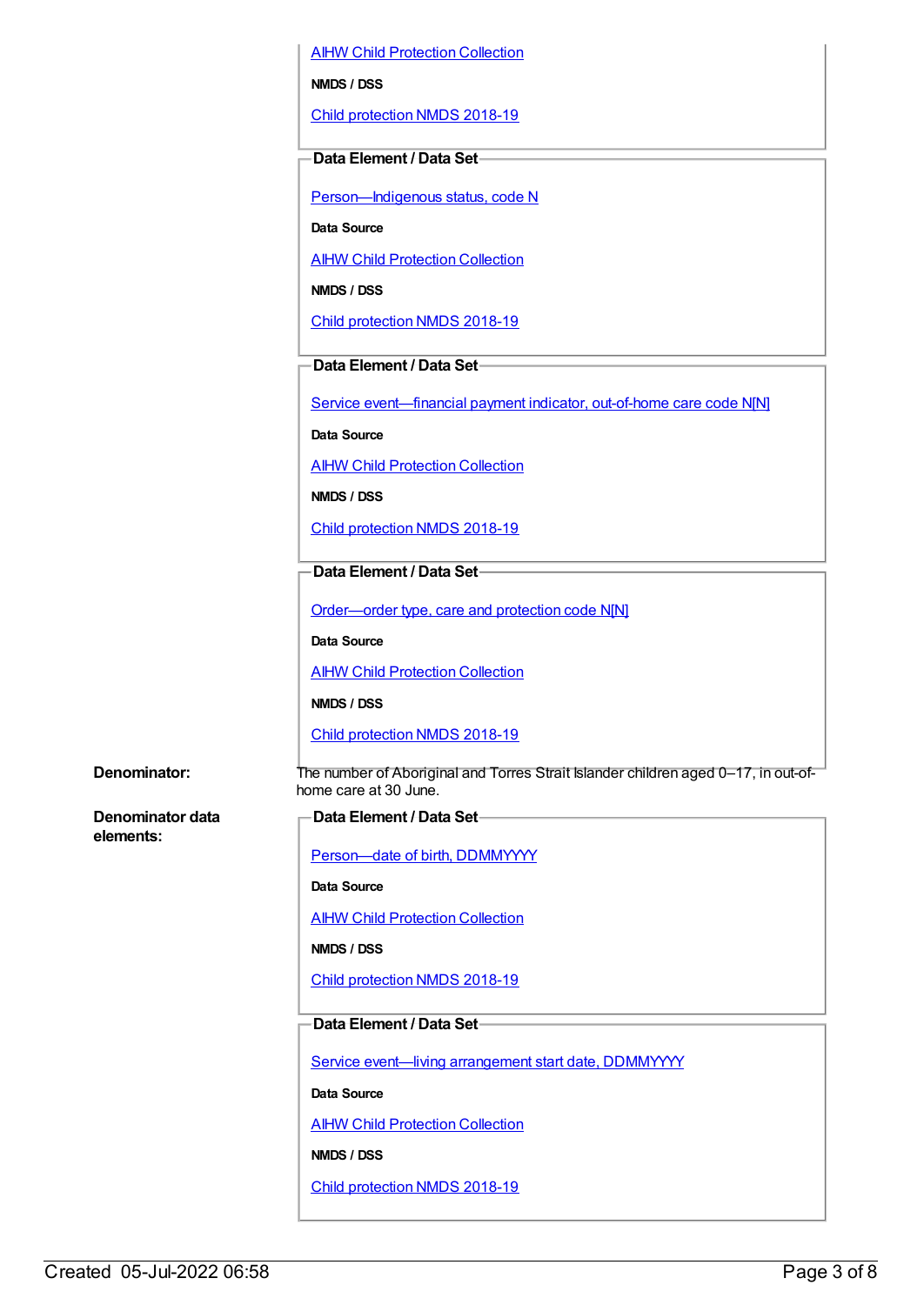#### **Data Element / Data Set**

Service event-living [arrangement](https://meteor.aihw.gov.au/content/474223) end date, DDMMYYYY

**Data Source**

AIHW Child [Protection](https://meteor.aihw.gov.au/content/489543) Collection

**NMDS / DSS**

Child [protection](https://meteor.aihw.gov.au/content/726951) NMDS 2018-19

#### **Data Element / Data Set**

[Order—order](https://meteor.aihw.gov.au/content/536550) start date, DDMMYYYY

**Data Source**

**AIHW Child [Protection](https://meteor.aihw.gov.au/content/489543) Collection** 

**NMDS / DSS**

Child [protection](https://meteor.aihw.gov.au/content/726951) NMDS 2018-19

### **Data Element / Data Set**

[Order—order](https://meteor.aihw.gov.au/content/536554) end date, DDMMYYYY

**Data Source**

**AIHW Child [Protection](https://meteor.aihw.gov.au/content/489543) Collection** 

**NMDS / DSS**

Child [protection](https://meteor.aihw.gov.au/content/726951) NMDS 2018-19

**Data Element / Data Set**

Person-Indigenous status, code N

**Data Source**

AIHW Child [Protection](https://meteor.aihw.gov.au/content/489543) Collection

**NMDS / DSS**

Child [protection](https://meteor.aihw.gov.au/content/726951) NMDS 2018-19

## **Data Element / Data Set**

Service event-financial payment indicator, out-of-home care code N[N]

**Data Source**

**AIHW Child [Protection](https://meteor.aihw.gov.au/content/489543) Collection** 

**NMDS / DSS**

Child [protection](https://meteor.aihw.gov.au/content/726951) NMDS 2018-19

#### **Data Element / Data Set**

[Order—order](https://meteor.aihw.gov.au/content/657300) type, care and protection code N[N]

**Data Source**

**AIHW Child [Protection](https://meteor.aihw.gov.au/content/489543) Collection** 

**NMDS / DSS**

Child [protection](https://meteor.aihw.gov.au/content/726951) NMDS 2018-19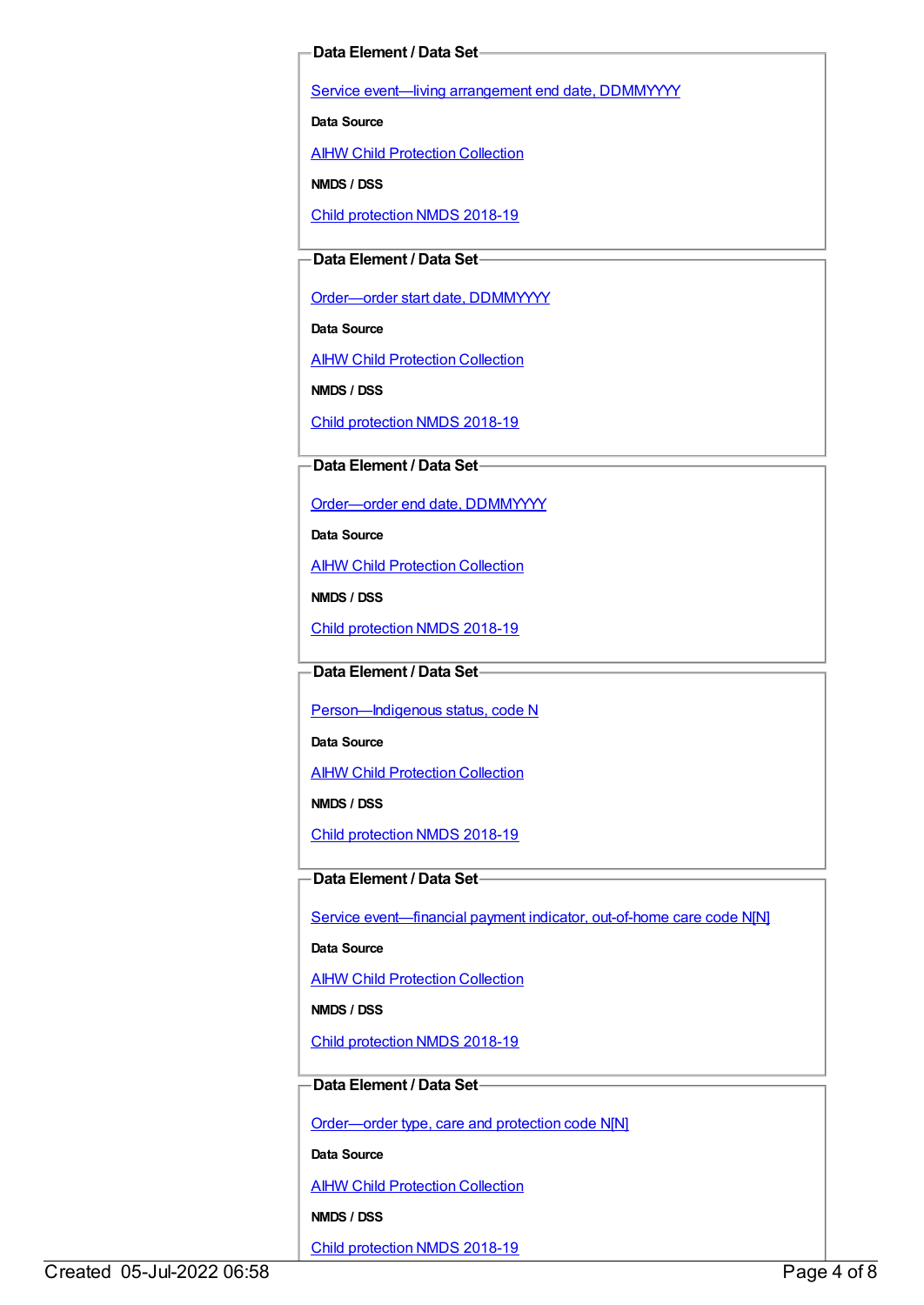|                                         | Data Element / Data Set-                                             |  |
|-----------------------------------------|----------------------------------------------------------------------|--|
|                                         | Service event-living arrangement type, child under care code N[N]    |  |
|                                         | Data Source                                                          |  |
|                                         | <b>AIHW Child Protection Collection</b>                              |  |
|                                         | NMDS / DSS                                                           |  |
|                                         | Child protection NMDS 2018-19                                        |  |
| Disaggregation:                         | 2016-17 to 2018-19                                                   |  |
|                                         | By state and territory and by care giver type.                       |  |
| <b>Disaggregation data</b><br>elements: | <b>Data Element / Data Set-</b>                                      |  |
|                                         | Person-Australian state/territory identifier, code N                 |  |
|                                         | Data Source                                                          |  |
|                                         | <b>AIHW Child Protection Collection</b>                              |  |
|                                         | NMDS / DSS                                                           |  |
|                                         | Child protection NMDS 2018-19                                        |  |
|                                         | Data Element / Data Set-                                             |  |
|                                         | Carer household-caregiver type, Indigenous child caregiver code N[N] |  |
|                                         | Data Source                                                          |  |
|                                         | <b>AIHW Child Protection Collection</b>                              |  |
|                                         | NMDS / DSS                                                           |  |
|                                         | Child protection NMDS 2018-19                                        |  |
| <b>Comments:</b>                        |                                                                      |  |

## **Identifying children in preferable placement with available data**

This indicator is intended to measure the application of Placement element of the ATSICPP. A summary of how caregiver type data are used to identify children living in accordance with the placement hierarchy is presented in Table A2.

As shown in Table A2, children living in the second or third level of the placement hierarchy are recorded as being living with an 'other Indigenous caregiver'. This means that it is not currently possible to differentiate between children living in the second or third level of the placement hierarchy. It is, however, possible to identify the total number of Aboriginal and Torres Strait Islander children in 'preferable' placements (that is, in the top 3 placement options; see Chapter 2 of the associated report), which is the focus of Indicator 1.1.

#### **Table A2: Placement options in the placement hierarchy, corresponding caregiver type categories in the child protection data collection and corresponding category reported in data tables**

| Placement option                                                                            | Category in caregiver type<br>data | Category reported in<br>data tables           |
|---------------------------------------------------------------------------------------------|------------------------------------|-----------------------------------------------|
| Aboriginal and Torres<br>Strait Islander relatives<br>or extended family<br>members or non- | Indigenous relatives or kin        | Living with<br>Indigenous relatives<br>or kin |
| Indigenous relatives or<br>extended family<br>members                                       |                                    |                                               |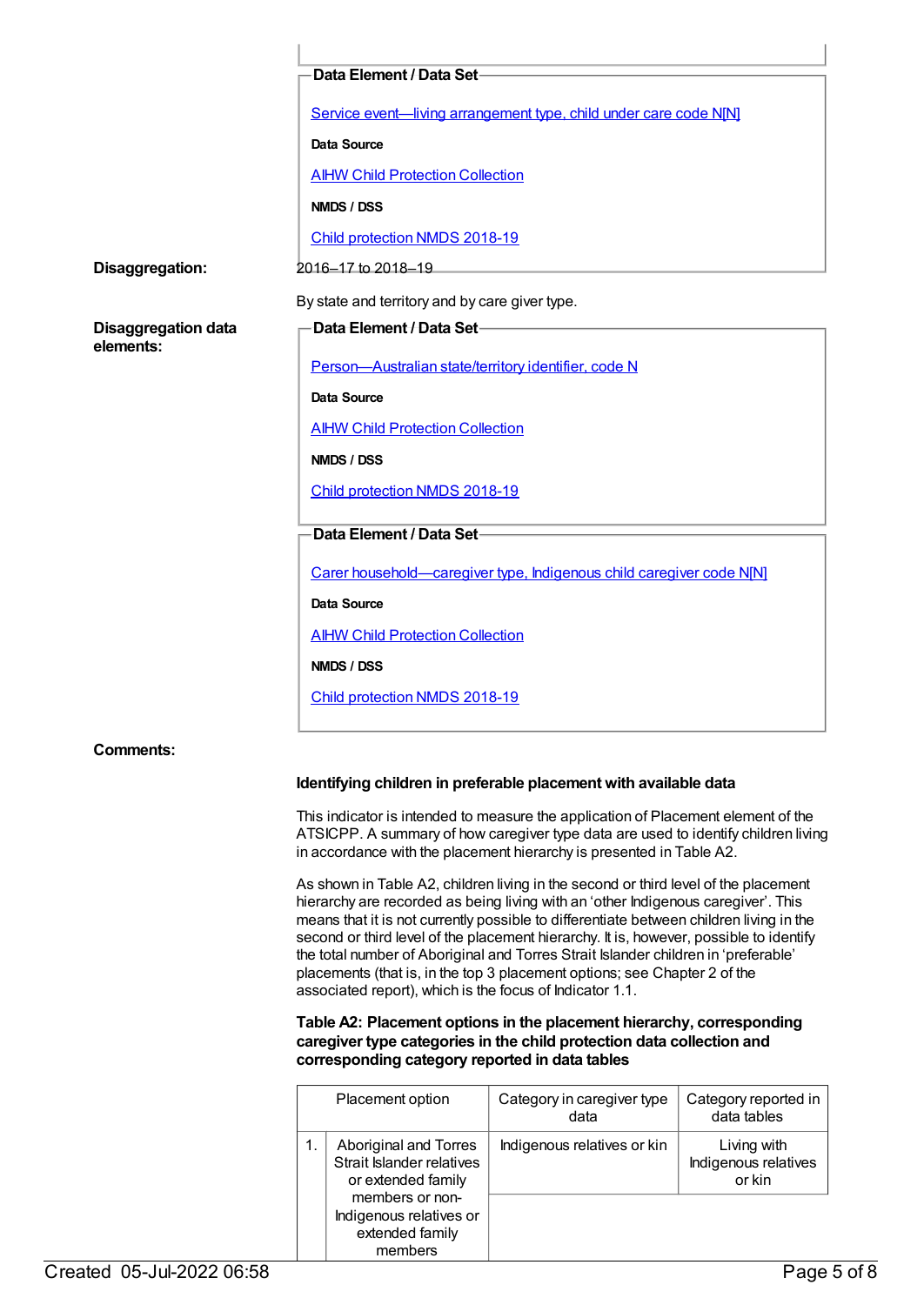|                  |                                                                                        | Non-Indigenous relatives or<br>kin                                                                                                                                                                              | Living with non-<br>Indigenous relatives<br>or kin |
|------------------|----------------------------------------------------------------------------------------|-----------------------------------------------------------------------------------------------------------------------------------------------------------------------------------------------------------------|----------------------------------------------------|
| 2.               | <b>Aboriginal and Torres</b><br>Strait Islander<br>members of the child's<br>community | Other Indigenous caregiver                                                                                                                                                                                      | Living with other<br>Indigenous caregiver          |
| 3.               | <b>Aboriginal and Torres</b><br>Strait Islander family-<br>based carers                | Other Indigenous caregiver                                                                                                                                                                                      | Living with other<br>Indigenous caregiver          |
| $\overline{4}$ . | Non-Indigenous carers<br>or in a residential<br>setting                                | Other non-Indigenous<br>caregiver<br>Indigenous residential care<br>Non-Indigenous residential<br>care<br>Indigenous family group<br>home<br>Non-Indigenous family<br>group home<br>Independent living<br>Other | In another care<br>arrangement                     |

#### **Comparability of caregiver type disaggregations across jurisdictions**

There are currently no nationally consistent guidelines on how Aboriginal and Torres Strait Islander kin are defined and/or recorded across states and territories. This may affect the comparability of disaggregations by caregiver type across jurisdictions depending on how jurisdictions define Aboriginal and Torres Strait Islander kin.

For the Northern Territory, counts of children living with Aboriginal and Torres Strait Islander or non-Indigenous relatives or kin or other Aboriginal and Torres Strait Islander caregivers only include children for whom the process of making a placement decision was considered by caseworkers to be in accordance with the ATSICPP. This means there may have been a higher number of Aboriginal and Torres Strait Islander children living with relatives, kin or other Indigenous caregivers than is counted in this indicator. All children who were not considered to be living in accordance with the ATSICPP are included in the 'in another care arrangement' category, regardless of who they were living with.

#### **Comparability with similar reporting**

The placement of Aboriginal and Torres Strait Islander children by caregiver type are also reported in Child protection Australia 2018–19 Table S5.12 (AIHW 2020a), the Report on Government Services 2020 Table 16A.21 (Steering Committee for the Review of Government Service Provision 2020) and NFPAC Indicator 5.2/NOOHCS Indicator 3.1 (AIHW 2020b). ATSICPP Indicator 1.1 differs from these reports in one or more of the following ways:

- Aboriginal and Torres Strait Islander residential care and Aboriginal and Torres Strait Islander family group homes are not counted in the 'Other Indigenous caregiver' category. This is on the basis that residential care and family group homes are very low order placements in the ATSICPP placement hierarchy. Children in these placement types are counted in the 'in another care arrangement' category.
- Children in independent living arrangements are counted in the 'in another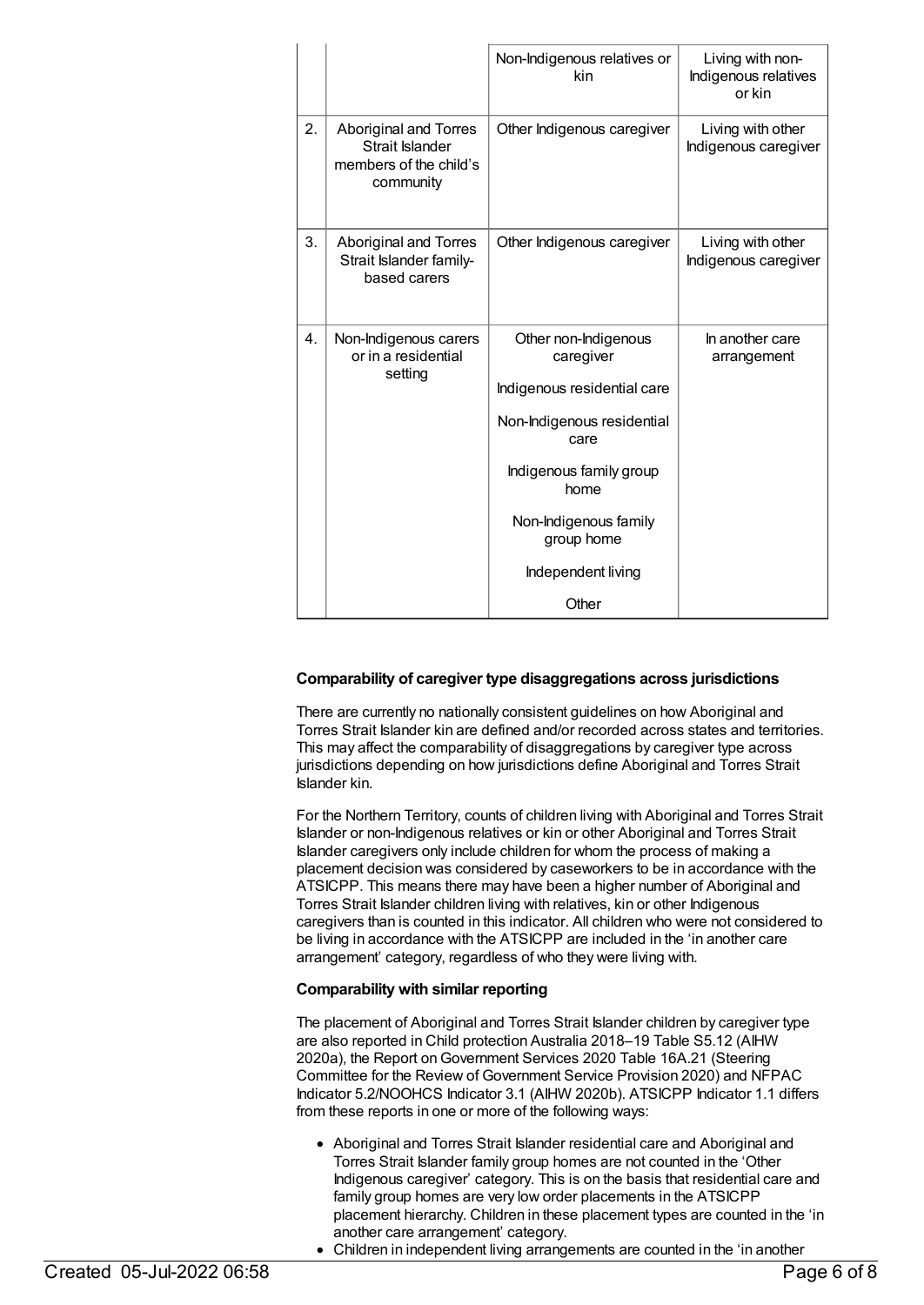care arrangement' category.

• Children for whom caregiver type was not known are counted in totals.

# Representational attributes of hildren who are in out-of-home care as per the national definition of out-<br>of-home care are counted.

| <b>Representation class:</b> | Proportion |
|------------------------------|------------|
| Data type:                   | Real       |
| Unit of measure:             | Person     |

# **Data source attributes**

| Data sources: | Data Source                                |
|---------------|--------------------------------------------|
|               | <b>AIHW Child Protection Collection</b>    |
|               | Frequency                                  |
|               | Annual                                     |
|               | Data custodian                             |
|               | Australian Institute of Health and Welfare |

# **Accountability attributes**

| <b>Reporting requirements:</b>                  | Fourth Action Plan under the National Framework for Protecting Australia's<br>Children 2009–2020 |
|-------------------------------------------------|--------------------------------------------------------------------------------------------------|
| Organisation responsible<br>for providing data: | Australian Institute for Health and Welfare (AIHW)                                               |

# **Source and reference attributes**

**Submitting organisation:** AIHW

# **Relational attributes**